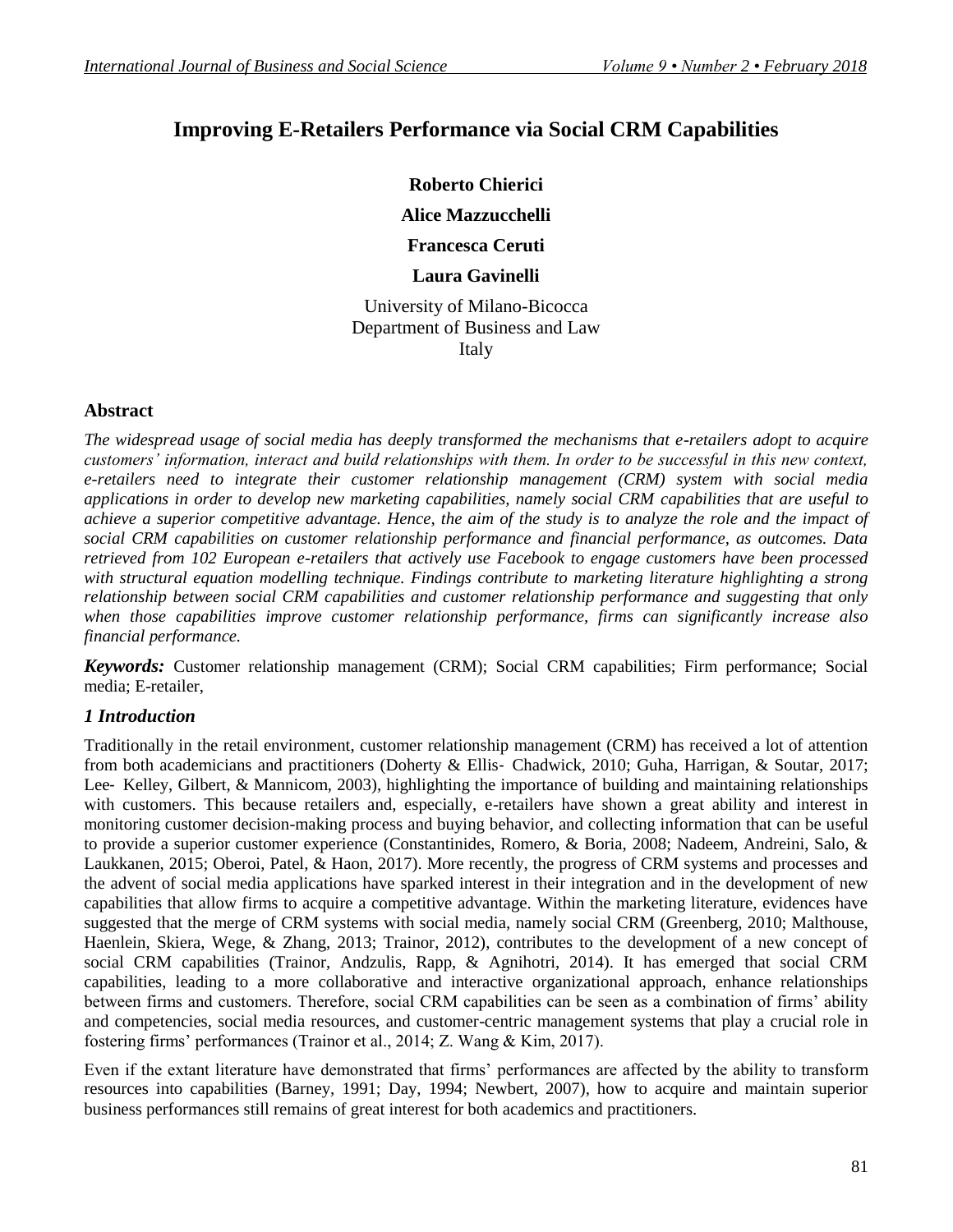For this reason, previous studies in the social CRM context have tried to understand how social CRM capabilities affect both customer relationship performance (Choudhury & Harrigan, 2014; Trainor et al., 2014), and financial performance (Berthon, Pitt, Plangger, & Shapiro, 2012; Wang & Kim, 2017). However, few studies have focused on the effect of social CRM capabilities on firms' performances in the e-retailers context. Moreover, the simultaneously effect of social CRM capabilities on both customer relationship performance and financial performance remain under-investigated.

To address this gap, the aim of the research is to explore the relationship between customer relationship orientation, social CRM capabilities and firm performances, among e-retailers that actively use social media to communicate, interact and build relationships with their customers. More in detail, this study proposes a conceptual model useful to analyze the role and the impact of customer relationship orientation through social media, on social CRM capabilities, and on customer relationship performance and financial performance, as outcomes. In addition, the research tries to understand and sheds some lights on the direct and the indirect effect of social CRM capabilities on financial performance.

To reach the research objective, the work studies European e-retailers that use Facebook as the main social media to engage customers. As e-retailers are willing to enhance their customers and establishing relationships with them especially through social media (Nadeem et al., 2015), it is fundamental to understand how they can reinforce those relationships. Thus, the e-retailers environment can be considered as a suitable context to carry out a research on social CRM topic. Moreover, the study adopts an e-retailers perspective because they turned out to have a proactive approach towards social CRM and an increasing attitude towards Facebook as a mean to actively interact with customers and build relationships (Abraham & Lone, 2017; Perego, Pontiggia, Ronconi, Mangiaracina, & Fraternali, 2017).

The results suggest that the adoption of a customer relationship orientation within the whole organization is critical to achieve higher social CRM capabilities. In fact, customer relationship orientation allows firms to acquire insights useful to develop a deeper knowledge of customers' needs and preferences and, when combined with other resources such as social media, it contributes to gain social CRM capabilities. The study contributes to marketing literature evaluating the contribution of social CRM capabilities to both customer relationship performance and financial performance. More in detail, results highlight a strong relationship between social CRM capabilities and firms' customer relationship performance, whilst the direct effect on financial performance is not so effective. However, even if social CRM capabilities positively affect financial performance, empirical results suggest that only when those capabilities lead to an improvement of customer relationship performance, firms can significantly increase their financial performance.

The rest of the paper is organized as follows. After reviewing the literature on the relationship between customer relationship orientation, social CRM capabilities, customer relationship performance and financial performance, the study develops hypotheses, and describe the research method and data set. Thereafter, the paper presents the results of both measurement and structural model and draw theoretical contributions. Finally, the paper conclude with conclusions, managerial implications, and potential areas for future research.

### *2 Theoretical background*

#### **2.1 Customer relationship orientation and social CRM capabilities**

Since'90s (Kohli & Jaworski, 1990; Narver & Slater, 1990), customer relationship orientation, that is firms' ability to set and develop customer interactions, collect information about customers, and gain a competitive advantage (Jayachandran, Sharma, Kaufman, & Raman, 2005), has been investigated in order to understand its contribution to firm performance. By adopting a customer relationship orientation, firms recognize to customer relationship a crucial role in gaining a competitive advantage (Day, 2000). Several studies demonstrate that being customer focused, firms can better understand and satisfy customers' needs, strengthen relationships with them and, in turn, improve their performance (Joshi & Sharma, 2004; Vorhies, Orr, & Bush, 2011). In this scenario, technologies such as CRM software and social media are largely considered to support firms because they contribute to easily collect, store, and manage information about customers and their preferences. However, previous studies demonstrate that technologies alone are not sufficient to provide value to firms but, in order to be more valuable, they need to be combined with other firms' abilities and resources (Coltman, 2007; Jayachandran et al., 2005).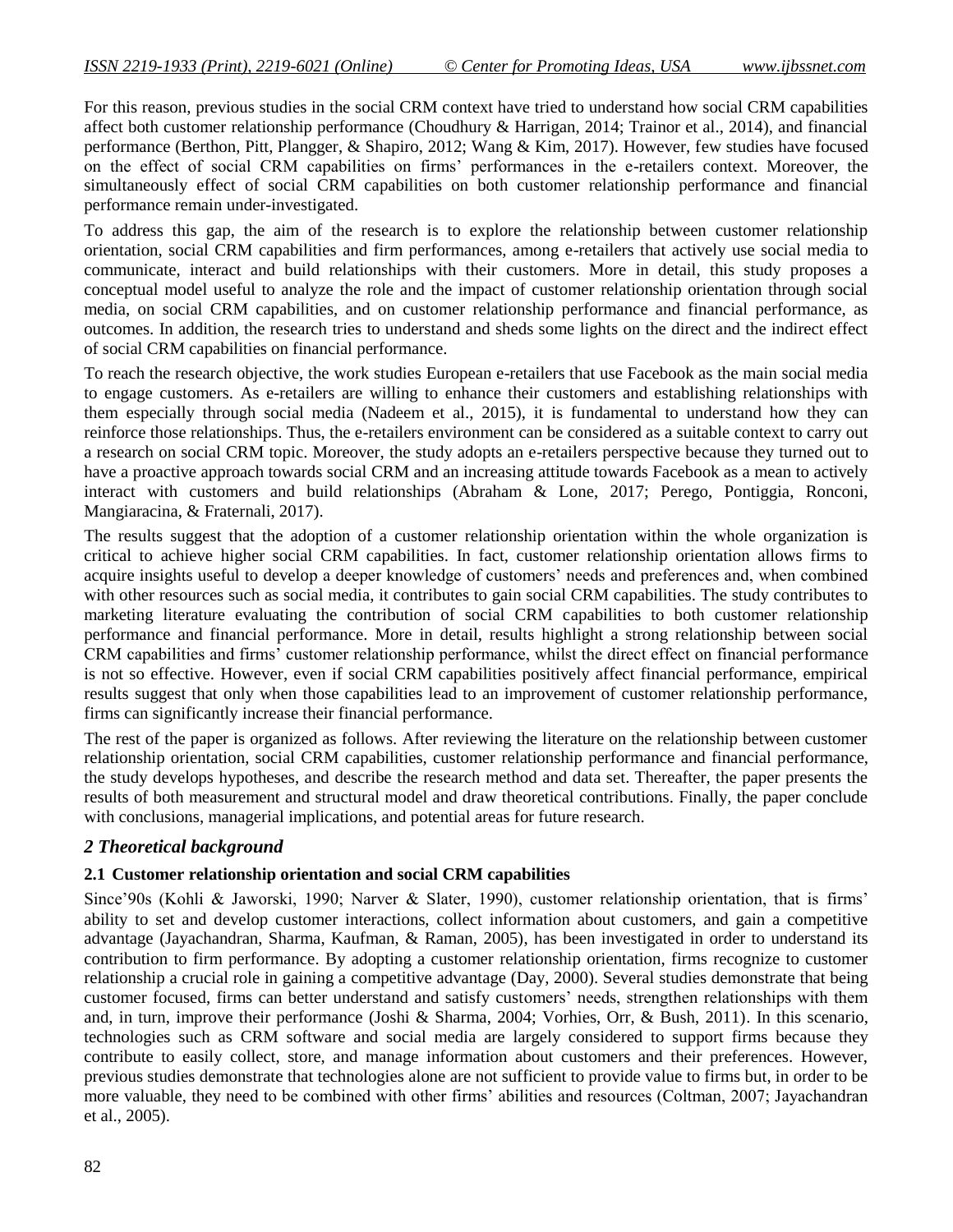Being customer relationship oriented, firms can better understand customers' needs, effectively manage firmscustomers relationships, and improve collaboration with them. Moreover, the collection of customers information and its sharing within the firms let employees be aware of customers' preferences and exigences and, consequently, timely provide customers with adequate support. Thus, combining customer relationship orientation with the usage of social media, firms can develop superior marketing capabilities, namely social CRM capabilities, that are more effective to engage customers in collaborative conversations and enhance customer relationships (Trainor et al., 2014) than traditional ones. Therefore:

**H1.** *Customer relationship orientation positively affect social CRM capabilities*

#### **2.2 Social CRM capabilities, customer relationship performance and financial performance**

In line with resource-based view and dynamic capabilities theory, firms can obtain better results and, in turn, competitive advantages, if they succeed in exploiting their resources and transform them into capabilities (Barney, 1991). Previous studies highlight that firms can use new technologies to better interact with customers (Ahearne, Hughes, & Schillewaert, 2007), coordinate the acquisition and the use of customers' information (Malthouse et al., 2013) and, above all, exploit their marketing capabilities in order to develop stronger customer relationships (Hooley, Greenley, Cadogan, & Fahy, 2005; Rapp, Trainor, & Agnihotri, 2010). Social media and CRM software can be seen as resources useful to develop marketing-related capabilities (Z. Wang & Kim, 2017). Greenberg (2010) and Trainor (2012) suggest that social CRM is a combination of technological resources that integrates traditional customer-facing activities (Reinartz, Krafft, & Hoyer, 2004) with social media applications and that allows firms to engage customers. By developing social CRM capabilities, firms improve their communication with their prospects and customers, and enhance their marketers' understanding of customers' needs in terms of satisfaction, loyalty and retention, namely customer relationship performance (Trainor et al., 2014).

Furthermore, in a marketing perspective, evidences from the literature highlight that marketing capabilities are critical factors to gain and maintain a competitive advantage (Day, 1994) and, consequently, they can contribute to improve firm performance (Krasnikov & Jayachandran, 2008). Moreover, other studies suggest that CRM capabilities play a crucial role in driving positive return on marketing investments (Rust, Lemon, & Zeithaml, 2004) and in improving financial performance (Vorhies et al., 2011). As a superior performance is dependent on increasing market knowledge (Kohli & Jaworski, 1990; Narver & Slater, 1990), social CRM capabilities can be useful to better grasp customers' needs and bring to market products and services that match their preferences (Z. Wang & Kim, 2017). Therefore:

#### **H2.** *Social CRM capabilities positively affect customer relationship performance*

**H3.** *Social CRM capabilities positively affect customer relationship performance*

#### **2.3 Customer relationship performance and financial performance**

Customer relationship performance, especially in terms of customer satisfaction, customer loyalty, and customer retention, is the main advantage that derives from a strong customer relationship management approach (Chuang & Lin, 2017). Previous studies have underlined the importance of building and maintaining successful relationships with customers in order to obtain superior outcomes (Bolton, Lemon, & Verhoef, 2004; Gupta & Zeithaml, 2006; N. A. Morgan & Rego, 2006; R. M. Morgan & Hunt, 1994; Srinivasan, Vanhuele, & Pauwels, 2010). Customer relationship performance is widely recognized as an important prerequisite for sales growth, market share increase and profitability (Hallowell, 1996; Reinartz et al., 2004; Storbacka, Strandvik, & Grönroos, 1994; Y. Wang, Po Lo, Chi, & Yang, 2004). In fact, firms that are able to acquire and maintain valuable customers seem to perform better because the costs to transform customers into loyal ones and to retain them are less than acquire new ones (Reinartz et al., 2004). By gathering and sharing customers' information, better satisfying customers' needs, and retaining loyal customer, firms can increase their customer relationship performance and in turn improve their financial one. Thus, customer satisfaction, loyalty, and retention appear to be crucial in order to create a competitive advantage and enhance firm performance (Rapp et al., 2010; Reinartz et al., 2004). Therefore:

#### **H4.** *Customer relationship performance positively affect financial performance*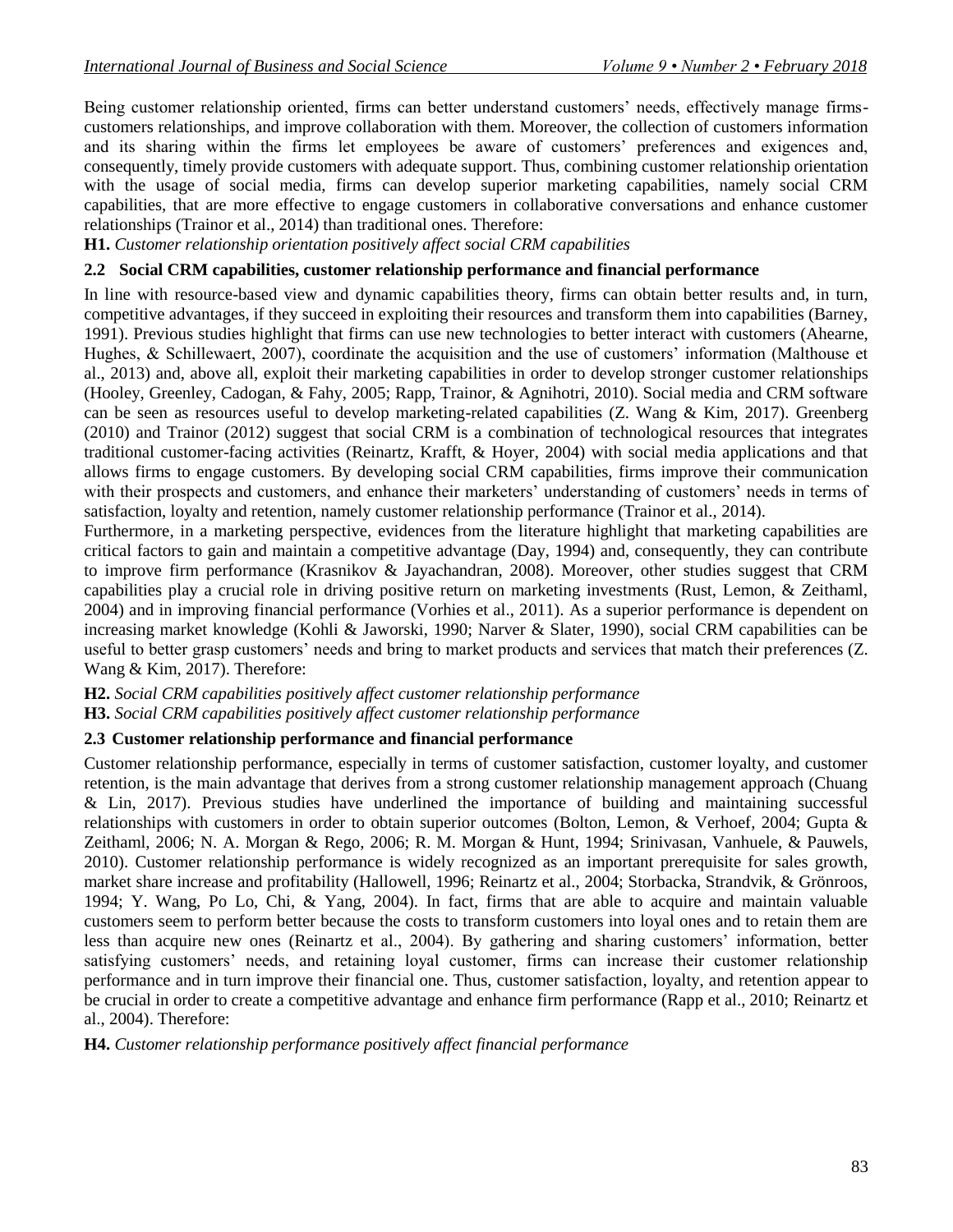

**Fig. 2.** Structural model results.

#### *3 Methods*

#### **3.1 Data collection and sample of analysis**

This study was administered using an online questionnaire-based survey. A structured questionnaire in which respondents self-reported their answers was developed to measure both multi-item scales constructs and descriptive information. From November 2015 to February 2016, an email survey was sent to a sample of managers of four European countries (France, Germany, Italy and Spain, that actively use social media for their marketing and communication activities. The surveyed managers were identified from IlFAC.it – TBS Group database, a list of direct email contacts of managers of the major firms operating in Europe, giving priority to those strictly involved in social media marketing and communication activities. Before mailing managers, the questionnaire was pretested in order to check the questions in terms of order and comprehension and to improve platform usability and stability. At the end of the collecting process, 290 valid responses were collected. Since the study focuses on European e-retailers that use Facebook as the main social networking site to communicate and interact with their customers, build long-lasting relationships with them, and to acquire and manage relevant, accurate and updated information through an effective social CRM system, the final sample of analysis includes 102 respondents out of 290. The choice of e-retailers as the context under investigation seems consistent with the aim of the research because e-retailers have a proactive approach towards social CRM capabilities and a growing attitude towards Facebook (Abraham & Lone, 2017; Perego et al., 2017). These make the research setting appropriate for the study aim. As shown in Table 1, the majority of respondents are marketing managers (28.4%) of firms operating in Italy (43.1%), followed by Spain (25.5%), Germany (17.6%) and France (13.7%).

|                                           | Frequency | Percentage |
|-------------------------------------------|-----------|------------|
| Country                                   |           |            |
| France                                    | 14        | 13.7%      |
| Germany                                   | 18        | 17.6%      |
| Italy                                     | 44        | 43.1%      |
| Spain                                     | 26        | 25.5%      |
| <b>Position</b>                           |           |            |
| Managing Director                         | 25        | 24.5%      |
| Marketing manager                         | 29        | 28.4%      |
| Social media manager (Web and creativity) | 15        | 14.7%      |
| Communication manager                     | 14        | 13.7%      |
| Sales manager                             | 6         | 5.9%       |
| Other                                     | 13        | 12.7%      |
| <b>Firm size</b>                          |           |            |
| Small                                     | 18        | 17.6%      |
| Medium                                    | 36        | 35.3%      |
| Large                                     | 48        | 47.1%      |
| <b>Business</b>                           |           |            |
| Domestic business                         | 66        | 64.7%      |
| Foreign business                          | 5         | 4.9%       |
| Equally from both domestic and foreign    | 31        | 30.4%      |
| <b>Firm clients</b>                       |           |            |
| Mainly final customers (B2C)              | 36        | 35.3%      |
| Mainly business customers (B2B)           | 28        | 27.5%      |
| Equally from both B2C and B2B             | 38        | 37.3%      |

| <b>Table 1 Sample characteristics</b> |  |
|---------------------------------------|--|
|---------------------------------------|--|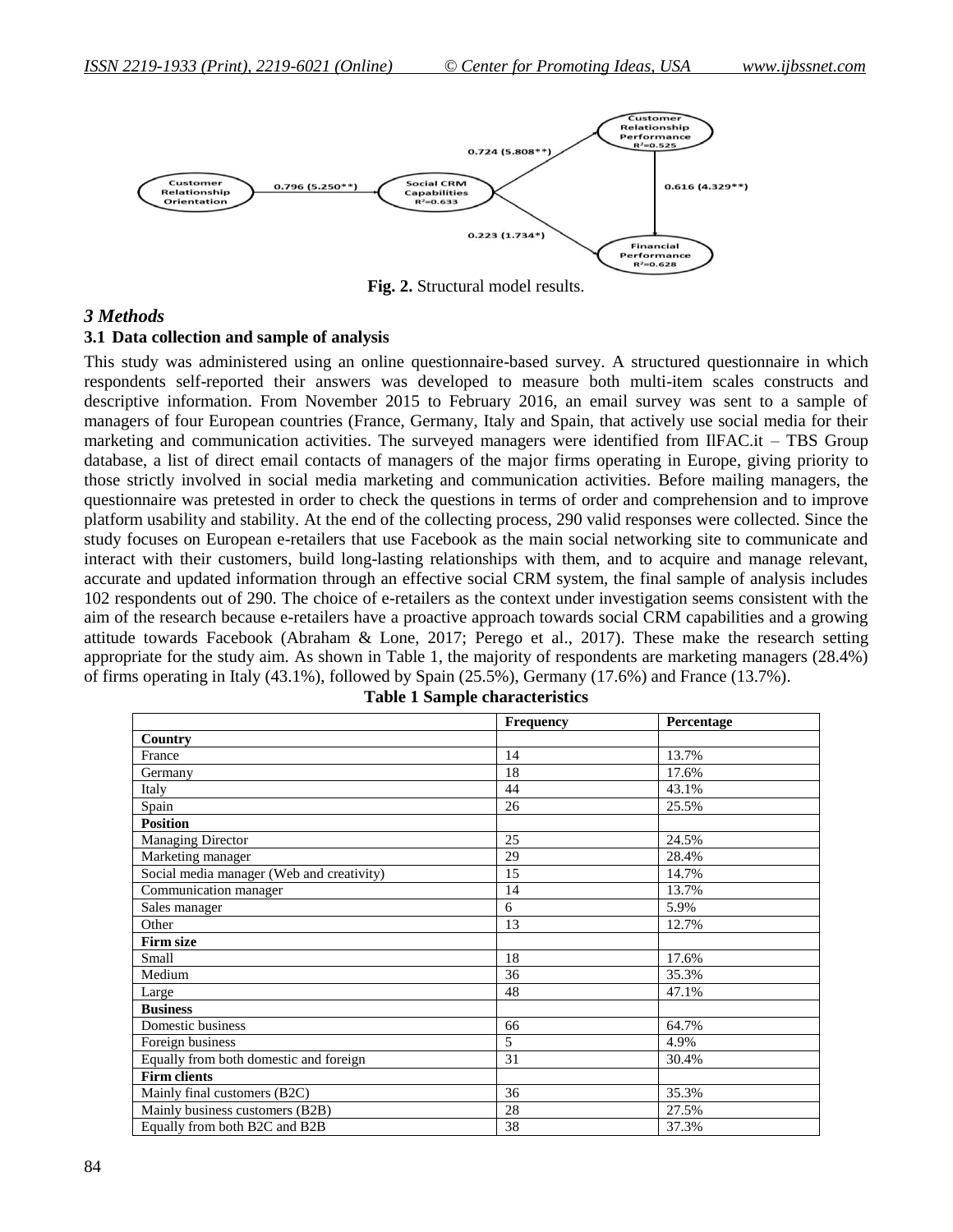Moreover, the majority of e-retailers interviewed are made of large-size firms (47.1%) with a firm turnover mainly comes from domestic business and, with reference only to the firm domestic turnover, that operate equally in both B2C and B2B markets.

## **3.2 Measurement of variables**

All of the constructs of the study were evaluated using multi-item measurement scales drawn from an extensive literature review. The constructs were measured on 5-point Likert scales, with responses ranging from 1 – Strongly disagree to 5 – Strongly agree. Customer relationship orientation was evaluated using the measurement scale of Jayachandran et al. (2005). The multi-item scale of Social CRM capabilities was taken from Trainor et al. (2014). Customer relationship performance was measured through the scale of Rapp et al. (2010). Finally, the multi-item scale used to measure financial performance was drawn from Vorhies and Morgan (2005).

# *4 Empirical results*

Using LISREL 8.80, structural equation modeling (SEM) technique with the maximum likelihood method of estimation (Anderson & Gerbing, 1988) was applied in order to empirically test the conceptual model and the research hypotheses.

## **4.1 Measurement model**

This study assessed Cronbach's alphas (CA), item-to-total correlations (ITTC), and confirmatory factor analysis (CFA) in order to test reliability, convergent validity and discriminant validity of each construct (Anderson & Gerbing, 1988; Jöreskog & Sörbom, 2005). All Cronbach's alpha values exceed the suggested threshold of 0.70 (Bagozzi & Yi, 1988; Nunnally & Bernstein, 1994), ranging from 0.797 to 0.925, signifying an acceptable reliability of each of the constructs. With regard to convergent validity test, all item loadings were greater than the threshold value of 0.50 (Hair, Black, Babin, Anderson, & Tatham, 2010), and the composite reliability (CR) values, ranging from 0.795 to 0.927, were higher than the recommended threshold level of 0.70 (Bagozzi & Yi, 1988; Nunnally & Bernstein, 1994), indicating an adequate convergent validity for all variables. Moreover, the average variance extracted (AVE) values exceed the recommended threshold of 0.50 (Fornell & Larcker, 1981), excepted for social CRM capabilities construct. Social CRM capabilities AVE value is 0.414 that, according to Fornell and Larcker (1981), still corresponds to an acceptable convergent validity for the construct. Finally, all AVE values are greater than the squared correlations of the constructs, showing a good level of discriminant validity of the measurement scales (Fornell & Larcker, 1981). Thus, also the discriminant validity of the constructs is verified. Table 2 shows reliability, convergent and discriminant validity examinations.

| <b>Constructs</b>                 |       | CR    | AVE   |
|-----------------------------------|-------|-------|-------|
| Customer relationship orientation | 0.797 | 0.795 | 0.568 |
| Social CRM capabilities           | 0.873 | 0.873 | 0.414 |
| Customer relationship performance | 0.838 | 0.842 | 0.640 |
| Financial performance             | 0.925 | 0.927 | 0.760 |

**Table 2** Reliability, convergent validity and discriminant validity tests.

# **4.2 Structural model**

The structural model results, including the relationships among constructs, overall explanatory power, completely standardized coefficients and t-values are presented in Figure 2. The structural model has an acceptable fit with the empirical data (Barbaranelli & Ingoglia, 2013) with Chi-Square 338.687; Degrees of Freedom (DF) 166; Chi-Square/DF 2.04  $<$  3; Root Mean Square Error of Approximation (RMSEA) 0.10  $<=$  0.10; Comparative Fit Index (CFI)  $0.95 \ge 0.95$ ; Standardized RMR (SMRM)  $0.078 < 0.09$ . All items load significantly on their assigned latent constructs. T-values indicate that all research hypothesis presented in Figure 1 are supported. The relationship between customer relationship orientation through social media and social CRM capabilities is positive and significant ( $\gamma = 0.796$ ,  $t = 5.250$ ,  $p < 0.01$ ), supporting H1. Social CRM capabilities positively and strongly affects customer relationship performance  $(\beta = 0.724, t = 5.808, p < 0.01)$ , supporting H2. Besides, social CRM capabilities exhibits a positive but marginal influence on financial performance ( $\beta = 0.223$ ,  $t = 1.734$ ,  $p <$ 0.10), supporting H3. Furthermore, the relationship between customer relationship performance and financial one is positive and significant ( $\beta$  = 0.616, t = 4.329,  $p < 0.01$ ). Finally, the structural model explains 63.3% of the variance in social CRM capabilities ( $R^2 = 0.633$ ), 52.5% of that in customer relationship performance ( $R^2 =$ 0.525), and 62.8% of that in financial performance ( $\mathbb{R}^2 = 0.628$ ).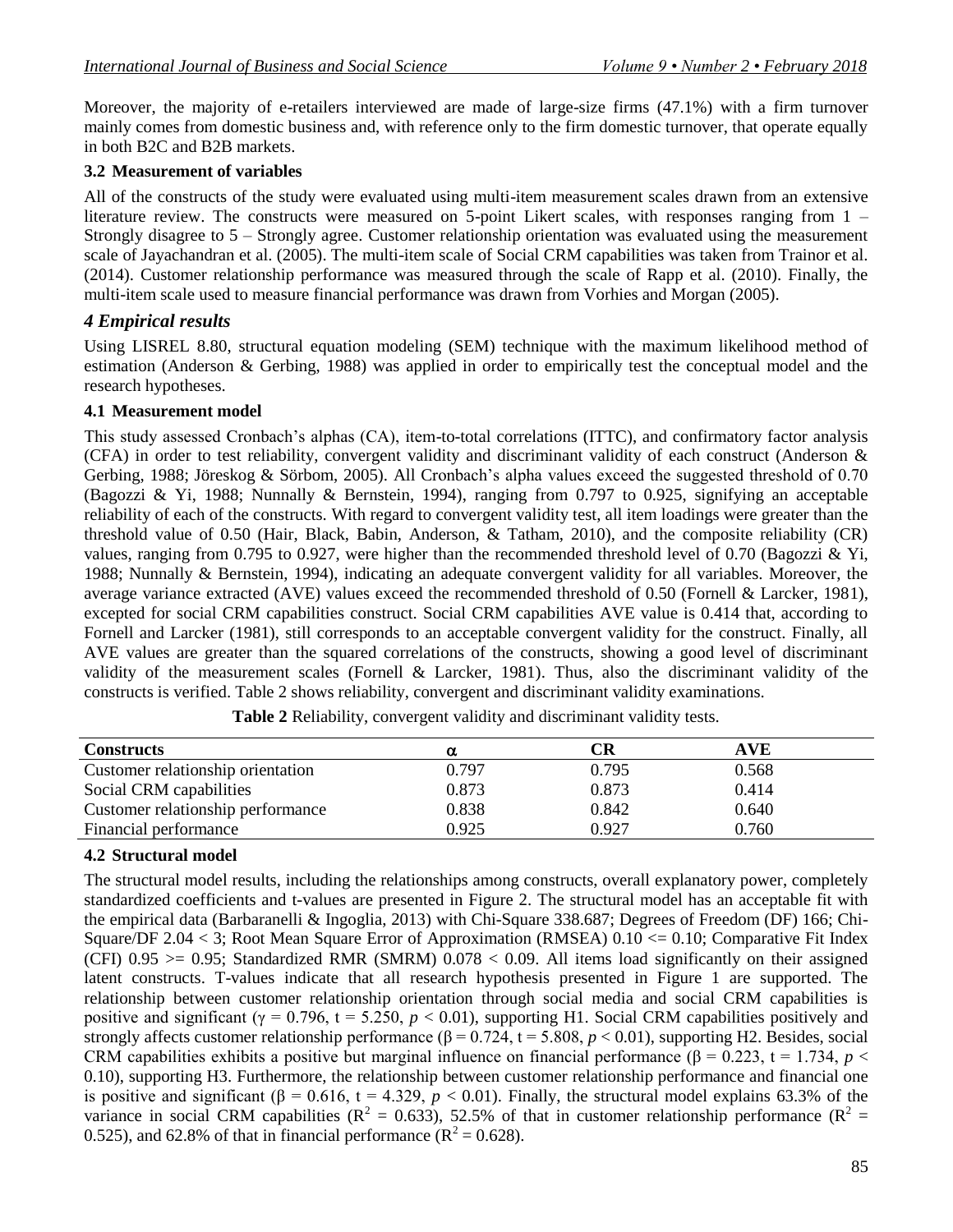The causal relationships among constructs and the hypotheses test are synthesized in Table 3.



**Fig. 1.** Research model.

| Hypotheses Path |                                                                                     | Completely<br>std $\gamma$ and $\beta$ | t value   | <b>Decision</b> |
|-----------------|-------------------------------------------------------------------------------------|----------------------------------------|-----------|-----------------|
| $H1 (+)$        | Customer relationship orientation $\rightarrow$ Social CRM capabilities 0.796       |                                        | $5.250**$ | Support         |
| $H2 (+)$        | capabilities $\rightarrow$ Customer relationship 0.724<br>Social CRM<br>performance |                                        | 5.808**   | Support         |
| $H3 (+)$        | Social CRM capabilities $\rightarrow$ Financial performance                         | 0.223                                  | $1.734*$  | Supported       |
| $H4 (+)$        | Customer relationship performance $\rightarrow$ Financial performance               | 0.616                                  | $4.329**$ | Support         |

| Table 3 Structural relationships and hypotheses testing. |  |
|----------------------------------------------------------|--|
|----------------------------------------------------------|--|

\*  $p < 0.10$ ; \*\*  $p < 0.01$ 

#### *5 Discussion*

The rise of social media has interconnected and empowered customers as nothing before, opening up new business opportunities for firms and brands. Managing relationships with customers through the integration of social media into CRM and the development of adequate social CRM capabilities have become a fundamental asset for firms to boost their performances.

In this context, the study aims at understanding and evaluating the causal relationships existing between customer relationship orientation, social CRM capabilities and firm performances, in terms of both customer relationship performance and financial performance. Moreover, the study examines the effect of customer relationship performance on financial performance in order to assess the possible indirect effect of social CRM capabilities, and the relative net effect of being a satisfied and loyal customer on firms' sales and profitability. Thus, the paper proposes a conceptual model, also validated empirically, to analyze how social CRM capabilities are developed through customer relationship orientation, and how these capabilities affect firms' performances.

In line with previous research (Choudhury & Harrigan, 2014; Kohli & Jaworski, 1990; Narver & Slater, 1990; Soltani & Navimipour, 2016; Trainor et al., 2014), the structural equation modelling analysis provides evidence of the central role that customer relationship orientation plays in the development of the social CRM capabilities. In fact, the path through customer relationship orientation and social CRM capabilities has the highest coefficient. This result suggests that considering customer relationship as a valuable asset, taking care of customers' needs, encouraging and emphasizing managers and employees to focus on customer relationship as a major priority, allow firms to develop those skills and capabilities useful to meet customers' preferences and indirectly enhance their performances. Thus, while the digital and social media transformation is under way, being oriented around customers is still very actual and an important antecedent of the development of social customer relationship management organizational capabilities. In fact, results suggest that customer relationship orientation allows firms to acquire insights functional to develop a deeper knowledge about customers' needs and that, if combined with other resources such as social media, are useful to gain superior marketing capabilities, namely social CRM capabilities.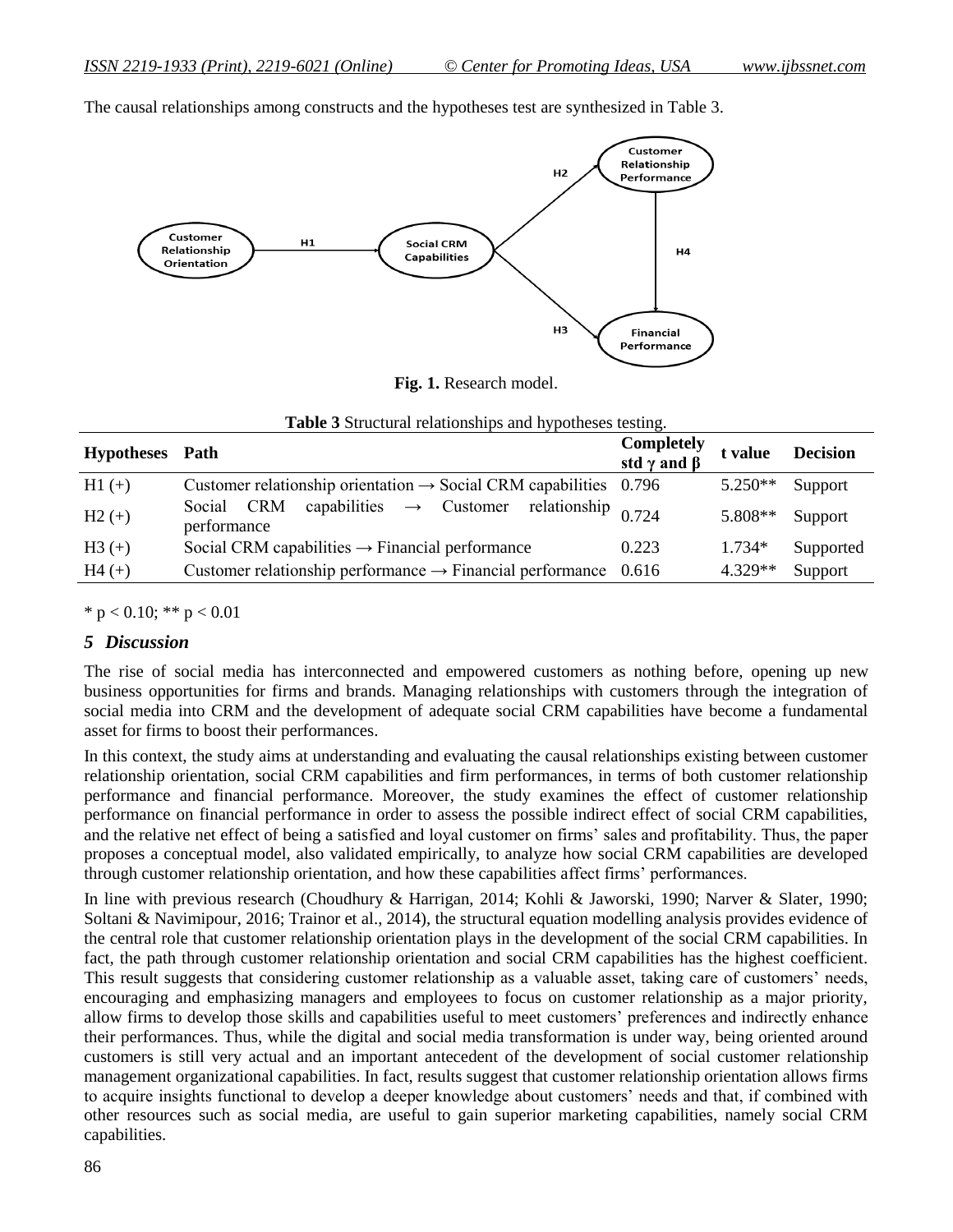Findings also reveal that social CRM capabilities are fundamental antecedents of customer relationship performance. This result points out that by listening, talking, and responding to customers, firms can effectively boost their customer relationship performance. Social CRM capabilities seem to represent a new kind of capabilities that firms can exploit in order to create superior value for their customer, engage them and thus acquire a competitive advantage. This result is consistent with previous research (Trainor et al., 2014; Z. Wang & Kim, 2017), validating the role of social CRM capabilities as an important driver of firm performances. Despite the great effect of social CRM capabilities on customer relationship performance, the causal relationship that links social CRM capabilities with financial performance has the lowest coefficient. In other words, the direct effect on financial performance is not so effective. This result can be probably explained by the fact that customer relationship performance seems to be a mediator of the relationship between social CRM capabilities and financial performance. It can be argued that financial performance can be enhanced not only through the direct influence of social CRM capabilities but also and more effectively through the indirect effect of social CRM capabilities on customer relationship performance. This represents the most interesting result of the present research because adds to the existing literature on social CRM by shedding some lights and offering new insights on both direct and indirect relationships of social CRM capabilities on financial performance. Although recent studies have proposed conceptual frameworks in order to empirically investigate the relationship between social CRM and firm performances (Berthon et al., 2012; Choudhury & Harrigan, 2014; Trainor et al., 2014; Z. Wang & Kim, 2017), few studies have explored both the direct and indirect effect of social CRM capabilities on firm financial performance. Thus, this interesting result extends previous studies and suggests that social CRM capabilities effectively enhance financial performance, especially when they are able to improve customer relationship performance. In this context, it has emerged that the firm ability to better manage information and relationships with customers, also exploiting the potentiality of social media, are critical for firms not only to engage their customers, but also to create value for firms themselves. Customer satisfaction, retention and loyalty appear to be vital in order to influence customers' attitude to get engage with firms, to influence customers' longtime profitability and consequently firms' financial gains.

### *6 Conclusions and managerial implications*

The wide usage of social media all over the world has deeply transformed the relationship existing between firms and customers (Hudson, Huang, Roth, & Madden, 2016; Malthouse et al., 2013; Ngai, Tao, & Moon, 2015). Nowadays customers are not only listening to firms, but they are paying increasing attention to their peers who share, in the online environment, their experiences with firms. This study investigates the European e-retailers context and sheds some lights on the impact of implementing a customer relationship orientation on social CRM capabilities, describes the effects of developing such capabilities on firms' performances, both customer relationship and financial ones, and seeks to understand the influence of customer relationship performance on financial performance. Results from the structural model confirm that adopting a customer relationship orientation within the firm contributes to develop superior social CRM capabilities that, in turn, can be useful to enhance financial performance and, mainly, to achieve greater customer relationship performance.

From a theoretical perspective, this study provides some insights useful to better understand the importance of developing new social CRM capabilities for achieving, in a direct or indirect manner, higher performance in terms of both customer relationship and financial results.

Furthermore, findings also provide some important implications for marketers and practitioners. First, the study remarks the importance of adopting internal strategies, such as customer relationship orientation, that take into account the crucial role customers have in the social media era and, consequently, provide a concrete support to the development of superior social CRM capabilities. In this scenario, social media technologies should not be seen as a mere cost but, if combined with other firms' resources and capabilities, they can effectively contribute to achieve a competitive advantage. Second, managers should exploit their firms' ability to listen to customers on social media, spread data collected within the whole organization and use them to timely react to customers' requests and, in turn, obtain superior performance, in terms of both customer relationship and financial results. In fact, social CRM capabilities appear to be crucial to better fulfill customers' needs, increase their level of satisfaction and loyalty to the firm and, finally, obtain better financial results. However, managers should notice that, while the development of social CRM capabilities strongly contributes to enhance customer relationship performance, it seems that the same capabilities weakly affect financial performance.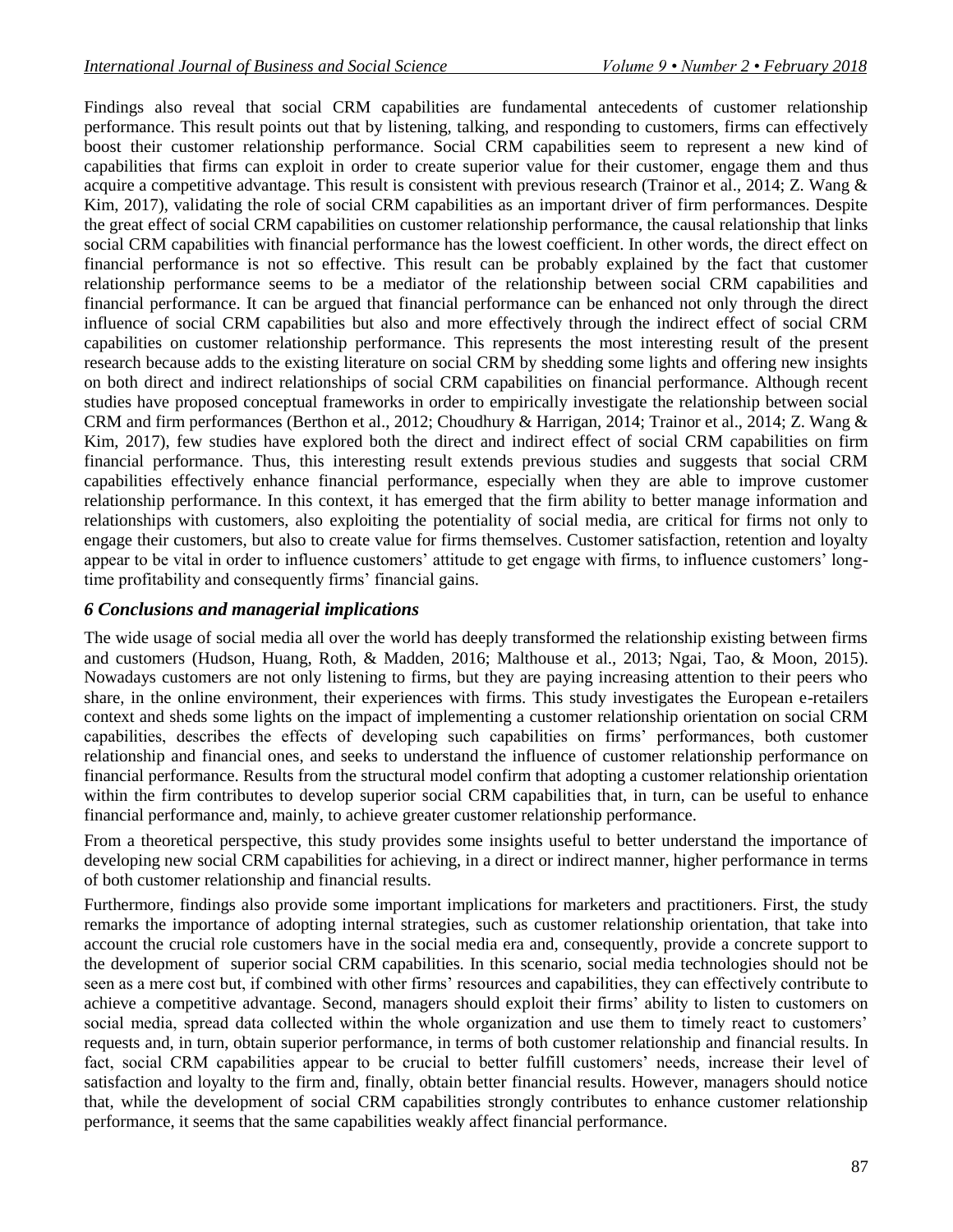Instead, results show that, when social CRM capabilities are used to enhance customers' satisfaction, loyalty and retention, the improvement of customer relationship performance plays a fundamental role in achieving higher financial performance too. This result is of particular interest because it suggests that firms must pay attention to the radical shift that is changing today competitive environment. In fact, in order to obtain better performances, firms should adopt a customer perspective within the whole organization. Adopting new technologies such as social media and developing strategies and operational solutions that help to get, share, and manage customers' information, firms can respond promptly and in a satisfactory way to customers, engage them, and establish long lasting relationships that, in turn, can positively affect customer metrics and, finally, firms' financial performance.

The limitations and future research directions are as follows. Firstly, the present study aims to investigate European e-retailers and their ability to develop social CRM capabilities in order to improve their firms' performances. The sample has been set up getting information from 102 European e-retailers. Hence, data collected to test the research hypotheses are limited and the sample provides only a limited heterogeneity in terms of firm size and home country. Future research interviewing firms from different countries and enrolling a larger sample of firms would further enhance the goodness of this study results.

Secondly, this study does not empirically test the indirect effect of customer relationship orientation on firm performances through the mediation or moderation effect of social CRM capabilities. Thus, future research would investigate in-depth this pathway in order to provide a better understanding of the contribution of being customer centered to the development of new kind of capabilities that in turn can be exploited to achieve a superior competitive advantage in the social media era.

Finally, empirical findings of this study derive from a sample of European e-retailers, who are quite different from those operating in other areas such as South-East Asia or North America. Even if e-retailers all around the world are adopting strategies to better understand customers and, in turn, achieve better performance, Europeans, Asians and Americans have significantly different cultural perspectives about online selling and the adoption of new technologies. Thus, future research could complement and improve this study findings by adopting a multicontinental perspective and enrolling in new studies firms operating in different areas.

#### *References*

Abraham, J., & Lone, S. (2017). *European Ecommerce Report 2017*.

- Ahearne, M., Hughes, D. E., & Schillewaert, N. (2007). Why sales reps should welcome information technology: Measuring the impact of CRM-based IT on sales effectiveness. *International Journal of Research in Marketing*, *24*(4), 336–349. http://doi.org/10.1016/j.ijresmar.2007.09.003
- Anderson, J. C., & Gerbing, D. W. (1988). Structural equation modeling in practice: A review and recommended two-step approach. *Psychological Bulletin*. http://doi.org/10.1037/0033-2909.103.3.411
- Bagozzi, R. P., & Yi, Y. (1988). On the evaluation of structural equation models. *Journal of the Academy of Marketing Science*, *16*(1), 74–94.
- Barbaranelli, C., & Ingoglia, S. (2013). *I modelli di equazioni strutturali. Temi e prospettive*. Milano: LED Edizioni Universitarie di Lettere Economia e Diritto.
- Barney, J. (1991). Firm Resources and Sustained Competitive Advantage. *Journal of Management*, *17*(1), 99– 120. http://doi.org/10.1177/014920639101700108
- Berthon, P. R., Pitt, L. F., Plangger, K., & Shapiro, D. (2012). Marketing meets Web 2.0, social media, and creative consumers: Implications for international marketing strategy. *Business Horizons*, *55*(3), 261–271. http://doi.org/10.1016/j.bushor.2012.01.007
- Bolton, R. N., Lemon, K. N., & Verhoef, P. C. (2004). The Theoretical Underpinnings of Customer Asset Management: A Framework and Propositions for Future Research. *Journal of the Academy of Marketing Science*, *32*(3), 271–292. http://doi.org/10.1177/0092070304263341
- Choudhury, M. M., & Harrigan, P. (2014). CRM to social CRM: the integration of new technologies into customer relationship management. *Journal of Strategic Marketing*, *22*(2), 149–176. http://doi.org/10.1080/0965254X.2013.876069
- Chuang, S.-H., & Lin, H.-N. (2017). Performance implications of information-value offering in e-service systems: Examining the resource-based perspective and innovation strategy. *The Journal of Strategic Information Systems*, *26*(1), 22–38. http://doi.org/10.1016/j.jsis.2016.09.001
- Coltman, T. (2007). Why build a customer relationship management capability? *The Journal of Strategic Information Systems*, *16*(3), 301–320. http://doi.org/10.1016/j.jsis.2007.05.001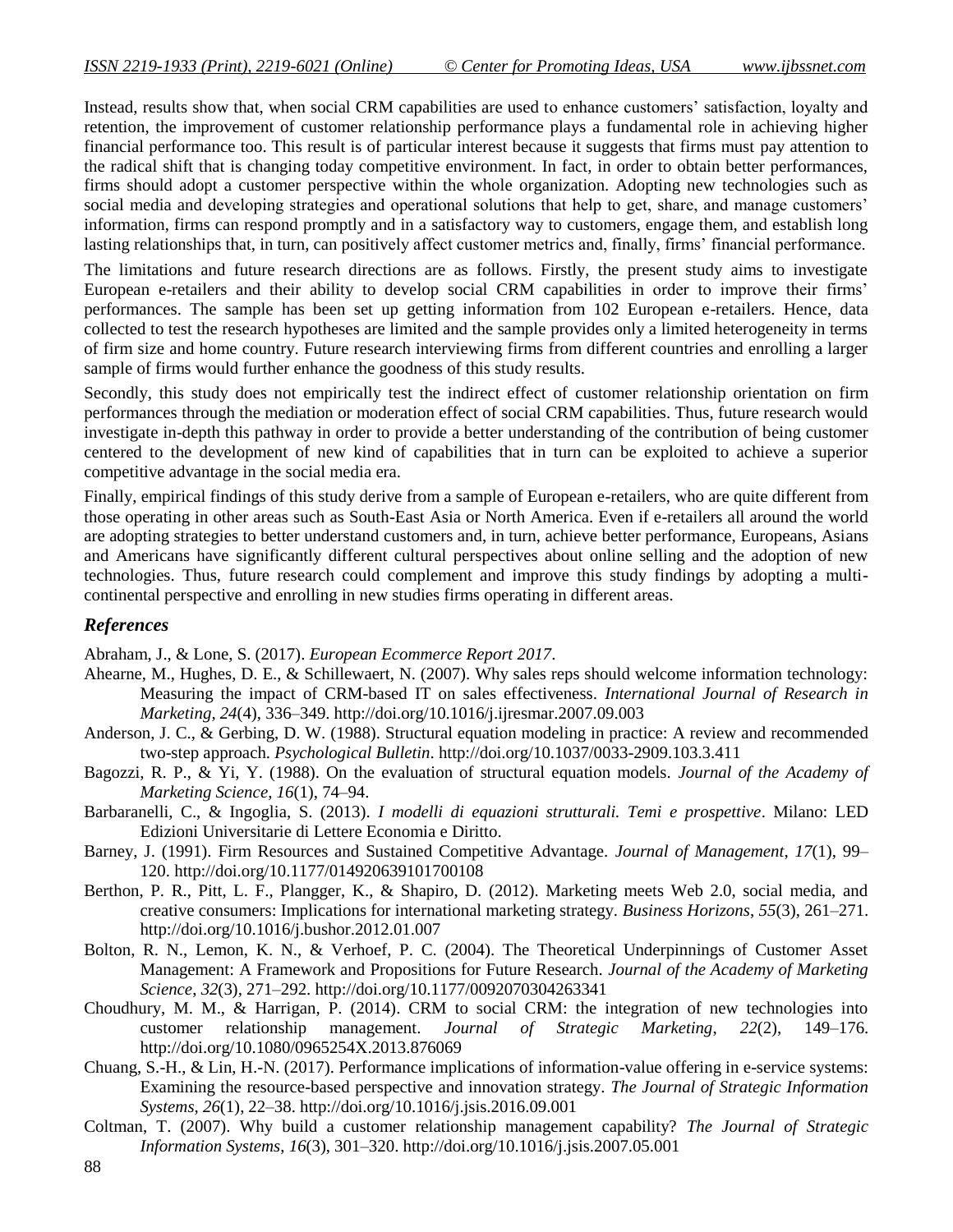- Constantinides, E., Romero, C. L., & Boria, M. A. G. (2008). Social Media: A New Frontier for Retailers? Efthymios. *European Retail Research*, *22*, 1–28. http://doi.org/10.1007/978-3-8349-8099-1\_1
- Day, G. S. (1994). The Capabilities of Market-Driven Organizations. *Journal of Marketing*, *58*(4), 37–52. http://doi.org/10.2307/1251915
- Day, G. S. (2000). Managing Market Relationships. *Journal of the Academy of Marketing Science*, *28*(1), 24–30. http://doi.org/10.1177/0092070300281003
- Doherty, N. F., & Ellis‐ Chadwick, F. (2010). Internet retailing: the past, the present and the future. *International Journal of Retail & Distribution Management*, *38*(11/12), 943–965. http://doi.org/10.1108/09590551011086000
- Fornell, C., & Larcker, D. F. (1981). Structural Equation Models with Unobservable Variables and Measurement Error: Algebra and Statistics. *Journal of Marketing Research*, *18*(3), 382–388.
- Greenberg, P. (2010). The impact of CRM 2.0 on customer insight. *Journal of Business & Industrial Marketing*, *25*(6), 410–419. http://doi.org/10.1108/08858621011066008
- Guha, S., Harrigan, P., & Soutar, G. (2017). Linking social media to customer relationship management (CRM): a qualitative study on SMEs. *Journal of Small Business & Entrepreneurship*, 1–22. http://doi.org/10.1080/08276331.2017.1399628
- Gupta, S., & Zeithaml, V. (2006). Customer Metrics and Their Impact on Financial Performance. *Marketing Science*, *25*(6), 718–739. http://doi.org/10.1287/mksc.1060.0221
- Hair, J. F., Black, W. C., Babin, B. J., Anderson, R. E., & Tatham, R. L. (2010). *Multivariate Data Analysis*. *New Jersey*.
- Hallowell, R. (1996). The relationships of customer satisfaction, customer loyalty, and profitability: an empirical study. *International Journal of Service Industry Management*, *7*(4), 27–42. http://doi.org/10.1108/09564239610129931
- Hooley, G. J., Greenley, G. E., Cadogan, J. W., & Fahy, J. (2005). The performance impact of marketing resources. *Journal of Business Research*, *58*(1 SPEC.ISS), 18–27. http://doi.org/10.1016/S0148- 2963(03)00109-7
- Hudson, S., Huang, L., Roth, M. S., & Madden, T. J. (2016). The influence of social media interactions on consumer–brand relationships: A three-country study of brand perceptions and marketing behaviors. *International Journal of Research in Marketing*, *33*(1), 27–41. http://doi.org/10.1016/j.ijresmar.2015.06.004
- Jayachandran, S., Sharma, S., Kaufman, P., & Raman, P. (2005). The Role of Relational Information Processes and Technology Use in Customer Relationship Management. *Journal of Marketing*, *69*(4), 177–192. http://doi.org/10.1509/jmkg.2005.69.4.177
- Jöreskog, K. G., & Sörbom, D. (2005). *LISREL 8.70: User's reference guide*. *Scientific Software International*.
- Joshi, A. W., & Sharma, S. (2004). Customer Knowledge Development: Antecedents and Impact on New Product Performance. *Journal of Marketing*, *68*(4), 47–59. http://doi.org/10.1509/jmkg.68.4.47.42722
- Kohli, A. K., & Jaworski, B. J. (1990). Market Orientation: The Construct, Research Propositions, A Market Orientation: The Construct, Research Propositions, and Managerial Implications. *Journal of Marketing*, *54*(1), 1–18.
- Krasnikov, A., & Jayachandran, S. (2008). The Relative Impact of Marketing, Research-and-Development, and Operations Capabilities on Firm Performance. *Journal of Marketing*, *72*(July), 1–11. http://doi.org/10.1509/jmkg.72.4.1
- Lee‐ Kelley, L., Gilbert, D., & Mannicom, R. (2003). How e‐ CRM can enhance customer loyalty. *Marketing Intelligence & Planning*, *21*(4), 239–248. http://doi.org/10.1108/02634500310480121
- Malthouse, E. C., Haenlein, M., Skiera, B., Wege, E., & Zhang, M. (2013). Managing customer relationships in the social media era: Introducing the social CRM house. *Journal of Interactive Marketing*, *27*(4), 270– 280. http://doi.org/10.1016/j.intmar.2013.09.008
- Morgan, N. A., & Rego, L. L. (2006). The Value of Different Customer Satisfaction and Loyalty Metrics in Predicting Business Performance. *Marketing Science*, *25*(5), 426–439. http://doi.org/10.1287/mksc.1050.0180
- Morgan, R. M., & Hunt, S. D. (1994). The Commitment-Trust Theory of Relationship Marketing. *Journal of Marketing*, *58*(July), 20–38.